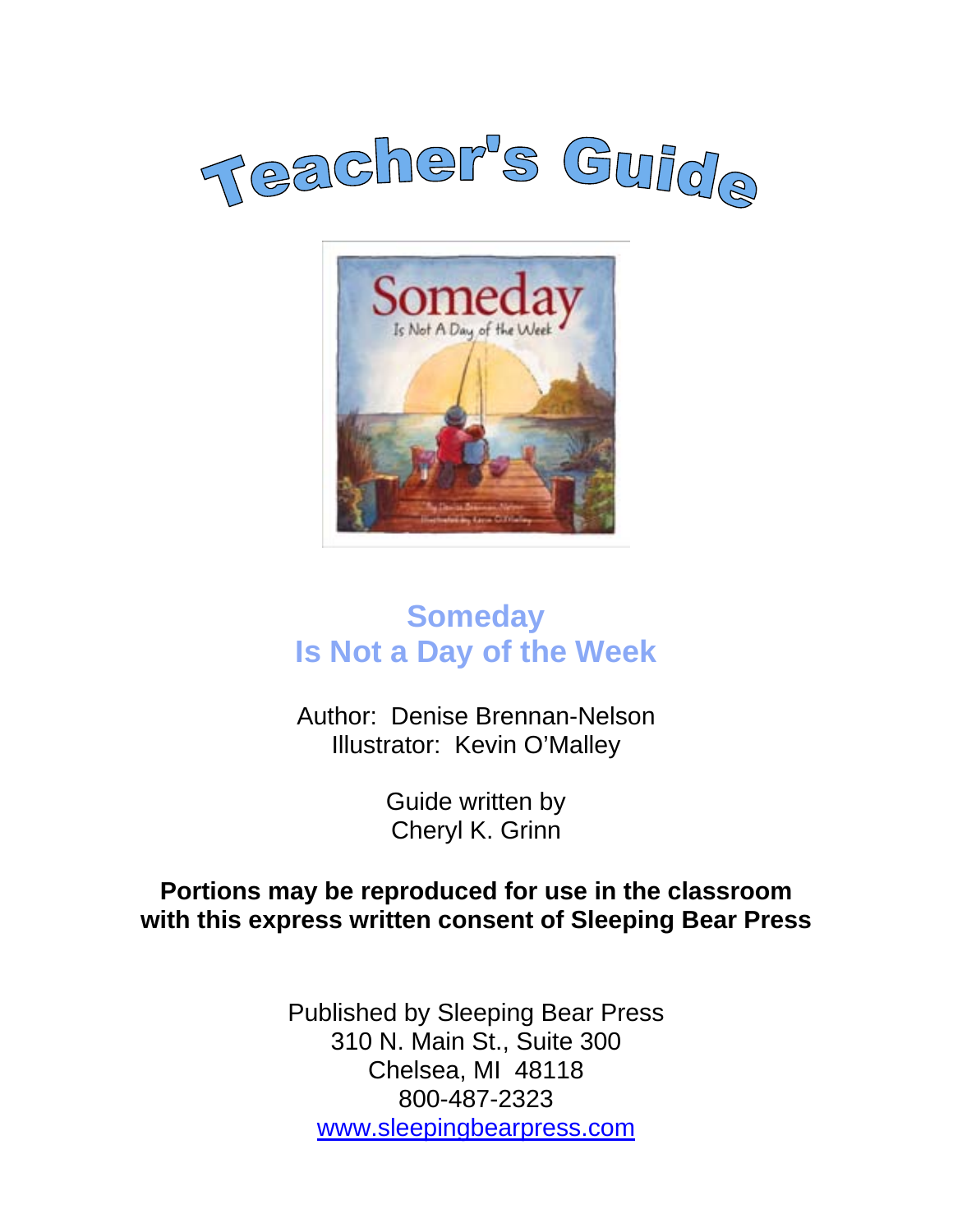

In the book *Someday* Max liked to go fishing with Grandpa. You need to be prepared when you go fishing.

Circle the items Max and Grandpa would need for a weekend fishing and camping trip.

| tent       | television    | fishing pole |
|------------|---------------|--------------|
| bait       | food          | water        |
| ice skates | sleeping bags | guitar       |
| firewood   | flashlight    | matches      |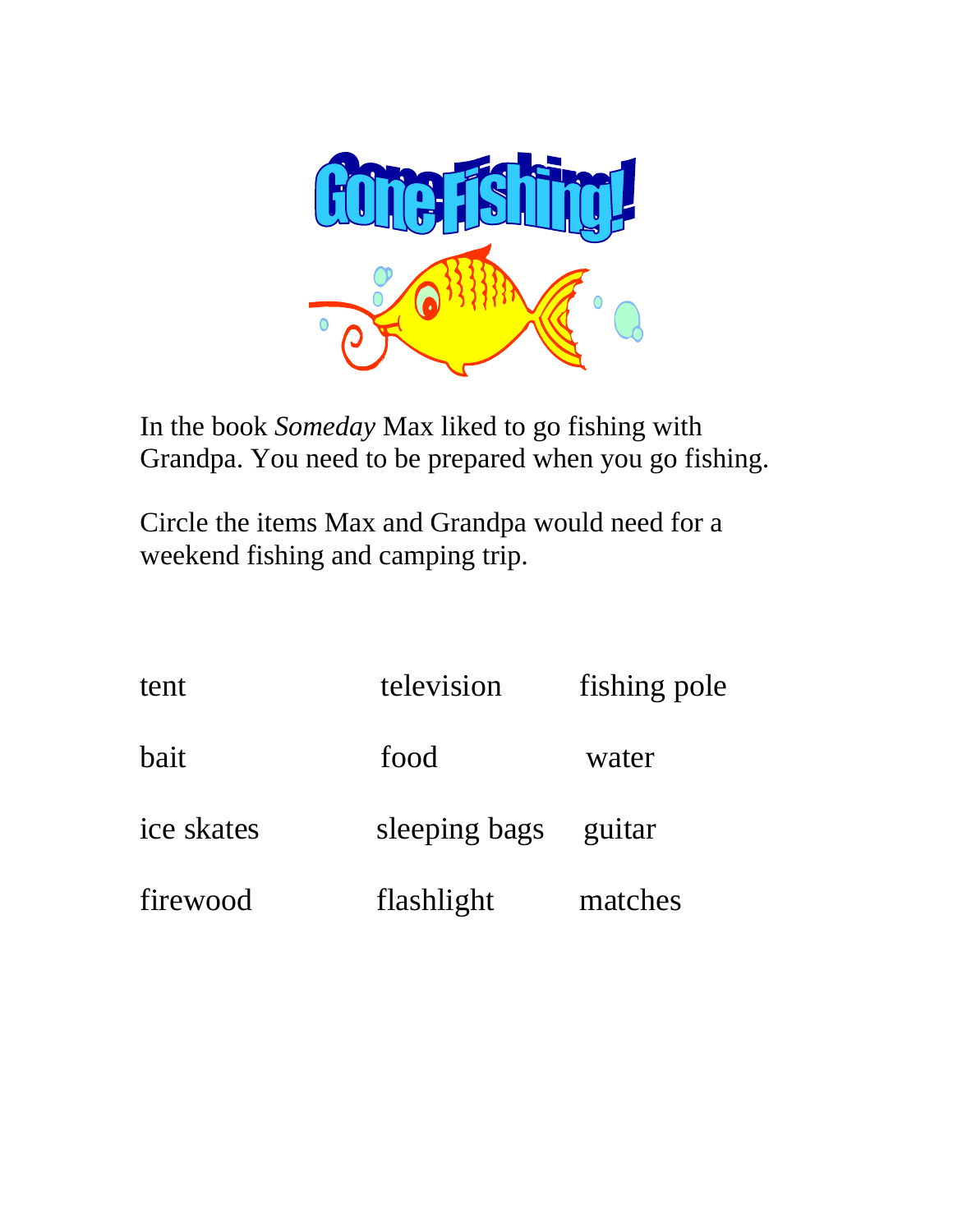

The story *Someday* shows us how important it is to spend time with family. Answer these questions about *Someday.*

- 1. Why wouldn't Momma take Max to the fair?
- 2. What excuse did Grandpa have for not taking Max fishing?
- 3. Why couldn't Daddy build Max a fort?
- 4. Did Max find someday on the calendar?
- 5. What did Max teach his family?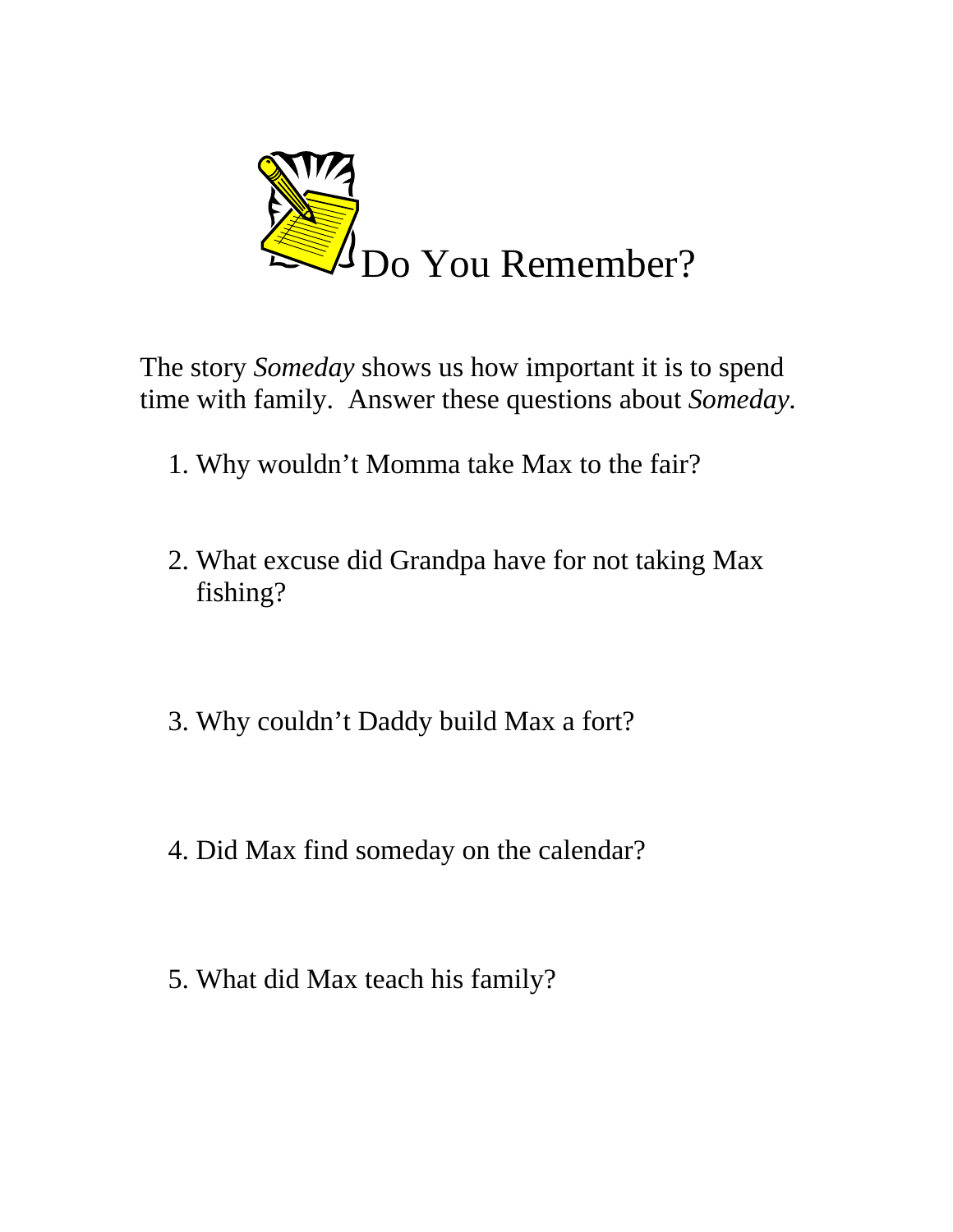

In the book *Someday* Max asked his family to do activities with him. Cut out the sentences below and paste them in the order they happened on another piece of paper.

| Momma takes Max to the fair.                |
|---------------------------------------------|
| Max asks Daddy to build a fort.             |
| Grandpa and Max go fishing.                 |
| Daddy and Max build a fort.                 |
| Max asks Momma to go to the fair.           |
| Max asks questions about the calendar days. |
|                                             |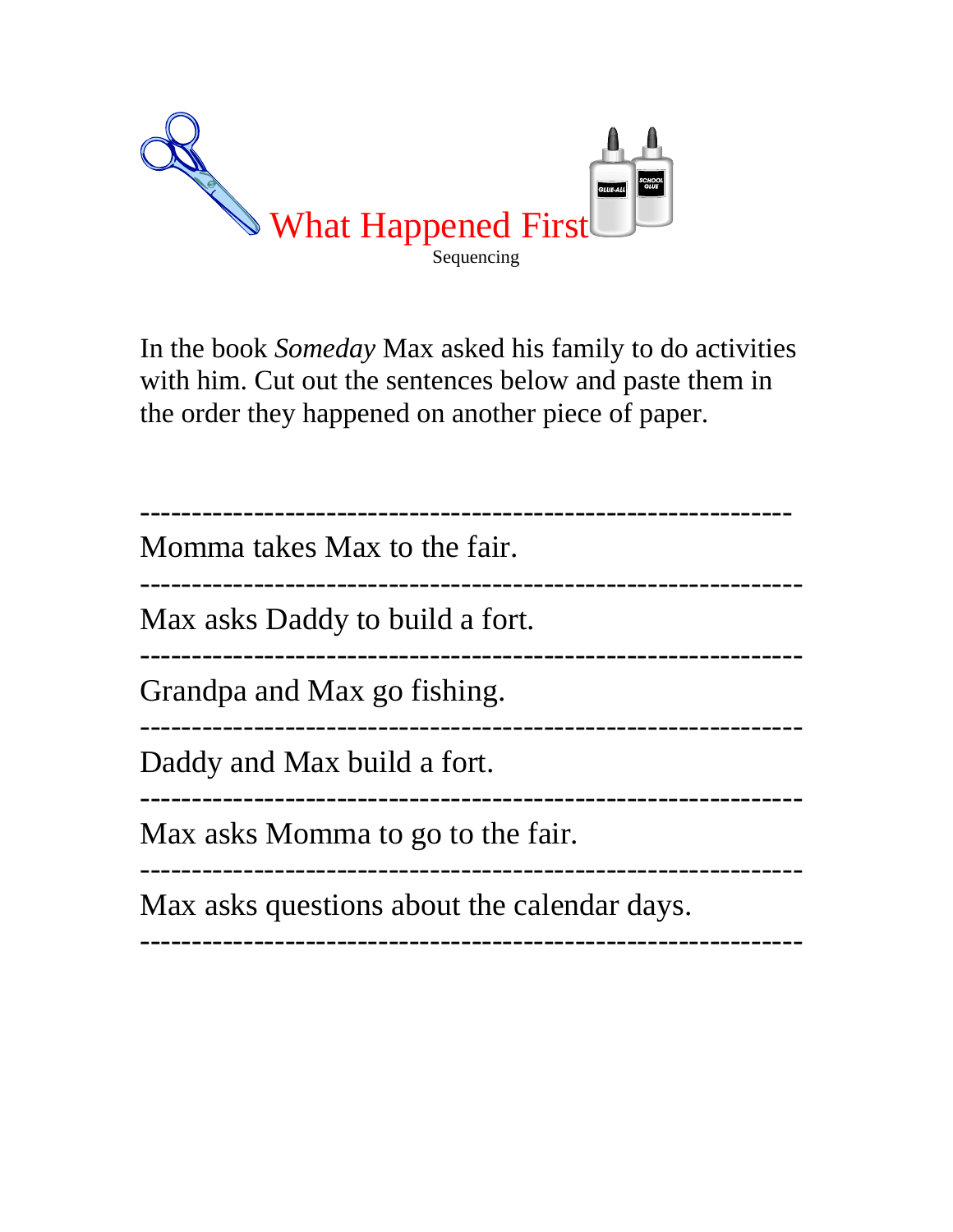

The elements of a story include setting, characters, conflict, solutions, and happenings. Before reading the story *Someday* discuss the elements of a story. Tell the students to listen carefully and try to find these elements. If this is the students' first experience with mapping, do a large map together on the board of chart paper. If experienced in mapping, children may do their individual map.

## **CHARACTERS**

#### SETTING

## **CONFLICT**

## **SOLUTIONS**

## **HAPPENINGS**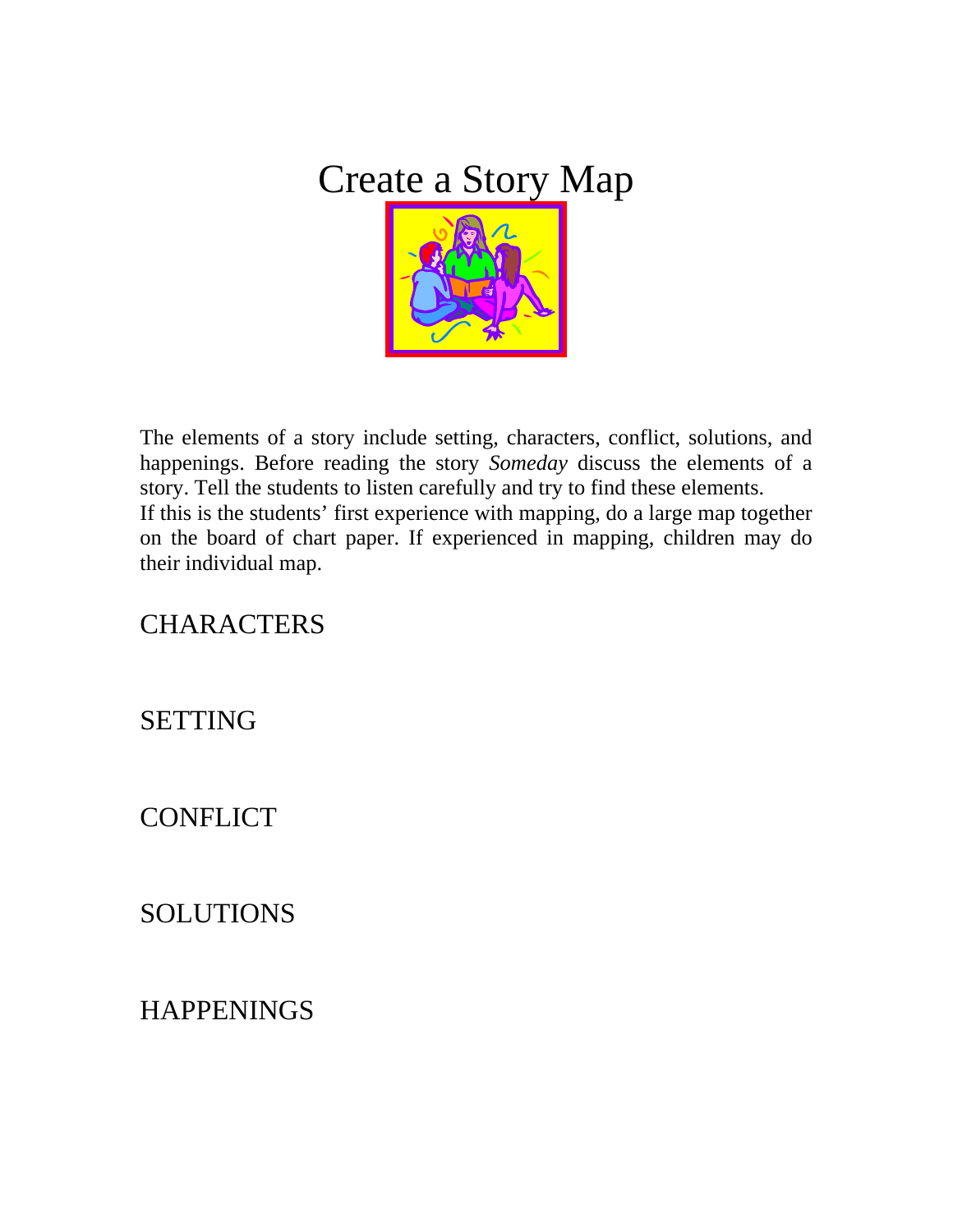

A fact is a true statement. Fiction is a made-up statement.

\_\_\_\_\_\_\_\_\_\_\_\_\_\_\_\_\_

Write fact or fiction after each statement from the story *Someday.*

- 1. Someday is a day of the week \_\_\_\_\_\_\_\_\_\_\_\_\_\_\_\_\_
- 2. Max wanted to show Grandpa his soccer trophy

3. Max and Daddy went to the fair \_\_\_\_\_\_\_\_\_\_\_\_\_\_\_\_\_

4. Wednesday is the fourth day of the week \_\_\_\_\_\_\_\_\_\_

5. Max and his family are beavers \_\_\_\_\_\_\_\_\_\_\_\_\_\_\_\_\_\_

 $6.$  Max had a tiny pet frog  $\frac{1}{2}$ 

7. Max ate waffles for breakfast \_\_\_\_\_\_\_\_\_\_\_\_\_\_\_\_\_\_\_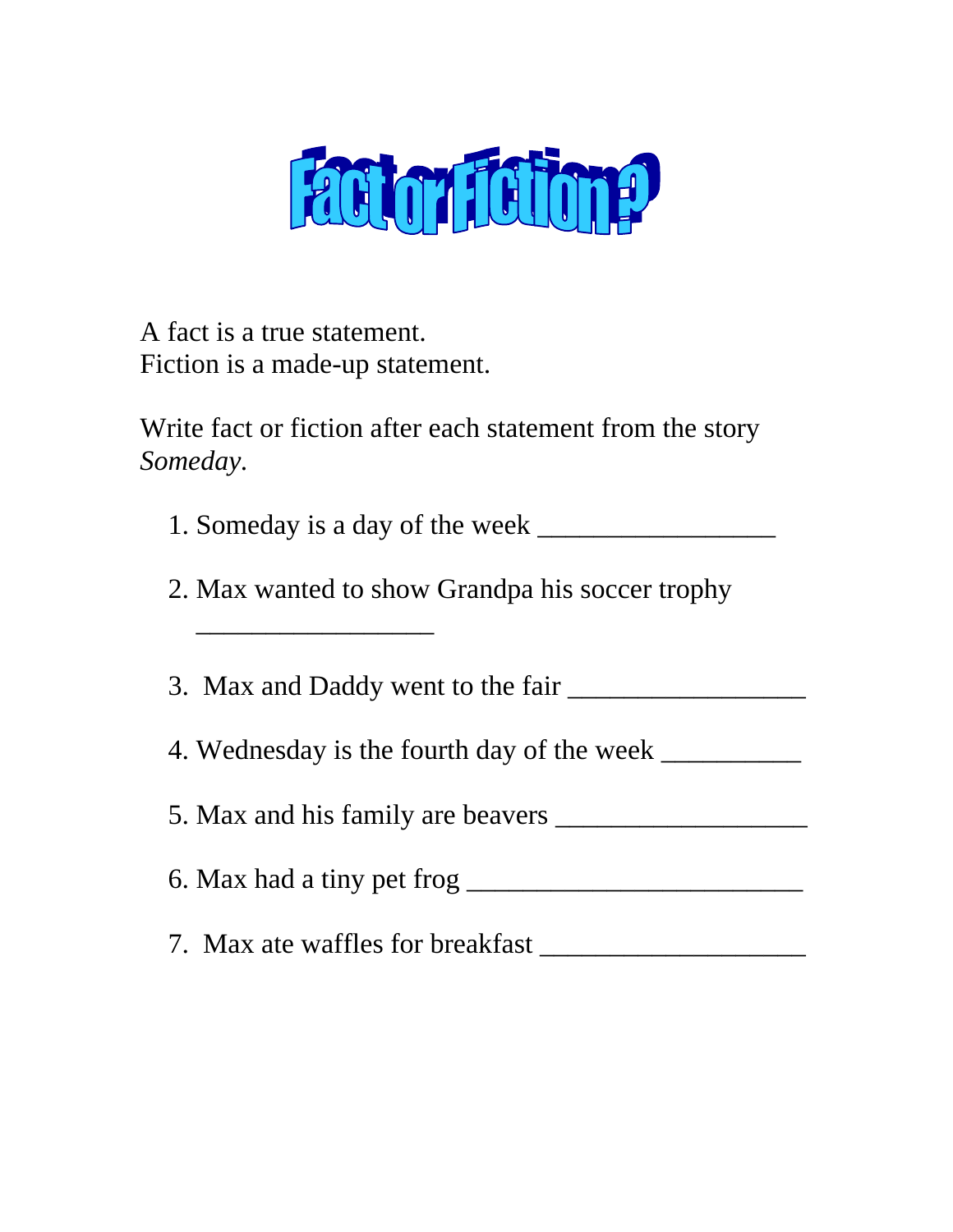

Max has been learning to add numbers. See if you can help him with these addition problems.

| 1) 9<br>$+3$  | 2) 7<br>$+6$                            | 3) $\frac{5}{+4}$ |
|---------------|-----------------------------------------|-------------------|
| 4) 10<br>$+8$ | $\begin{array}{c} 5) \\ +6 \end{array}$ | 6) 2<br>$+5$      |
| 7) 8<br>$+1$  | 8) 7<br>$+7$                            | 9) 8<br>$+9$      |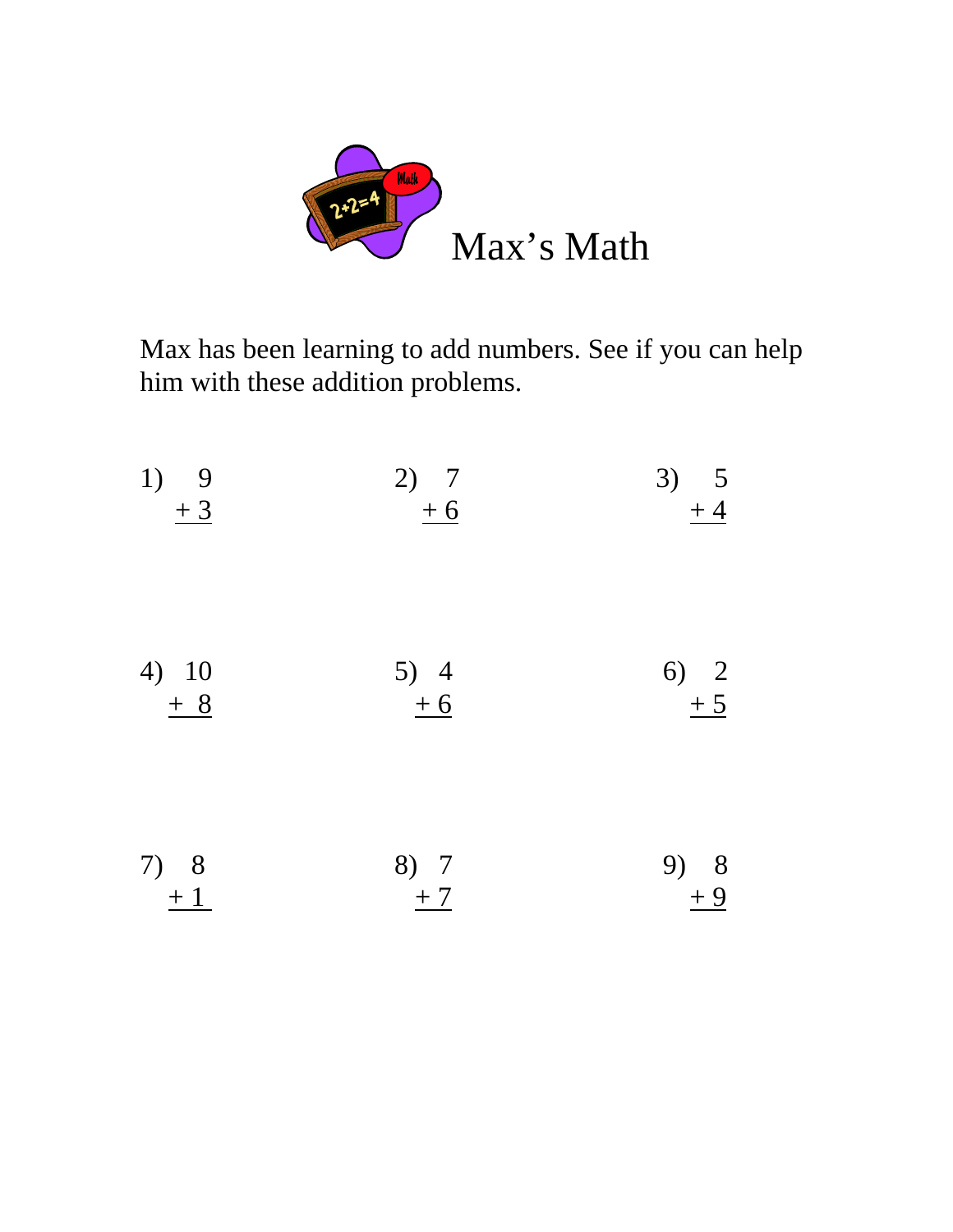## Word Opposites

The opposite of hot is cold. Write the opposite of the following words found in the book Someday.

| $3. long \_\_\_\_\_\_$ |
|------------------------|
|                        |
| $5. \, \text{slowly}$  |
|                        |
|                        |
|                        |
|                        |
|                        |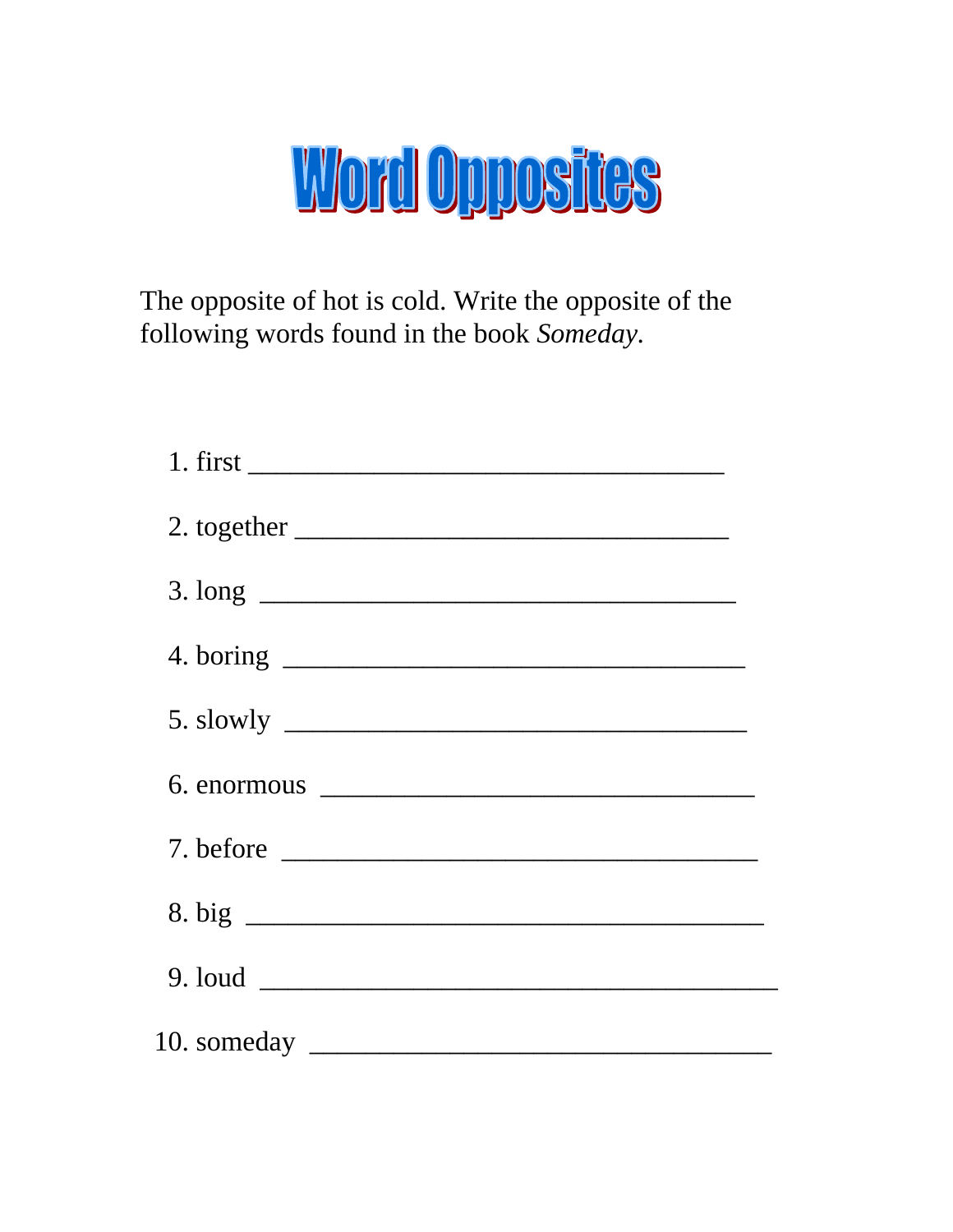

*Someday* is a fun book to read that tells us about Max's search for someday. Max and his family are beavers.

Think hard and get together with a partner and list all of the things you know about beavers.

Draw a beaver and its home.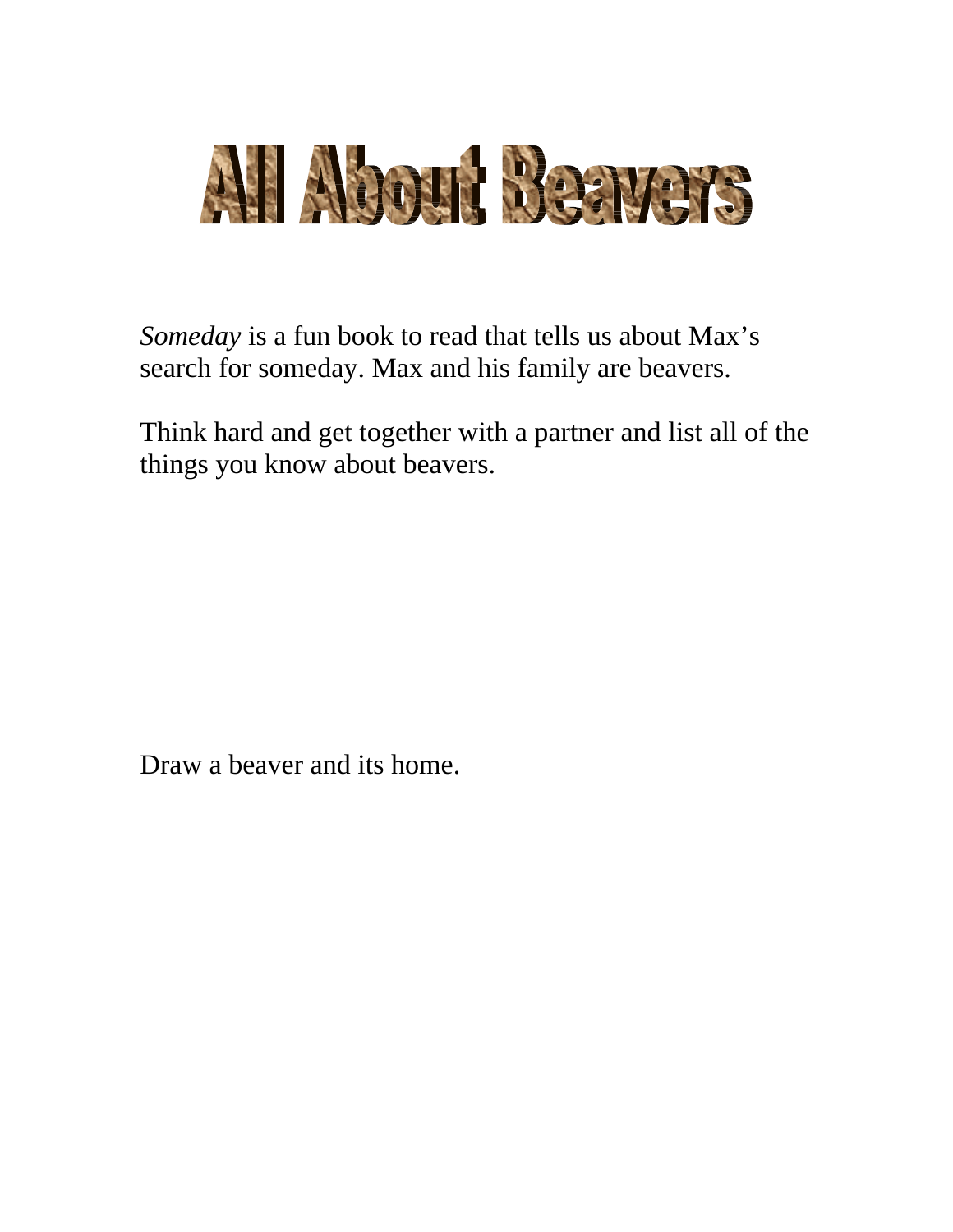

## Breakfast Is Yummy!

In the book *Someday* Max likes to eat waffles with sticky syrup for breakfast. What is your favorite breakfast?

Make a list of your favorite breakfast foods. Draw your favorite breakfast on this plate.



My favorite breakfast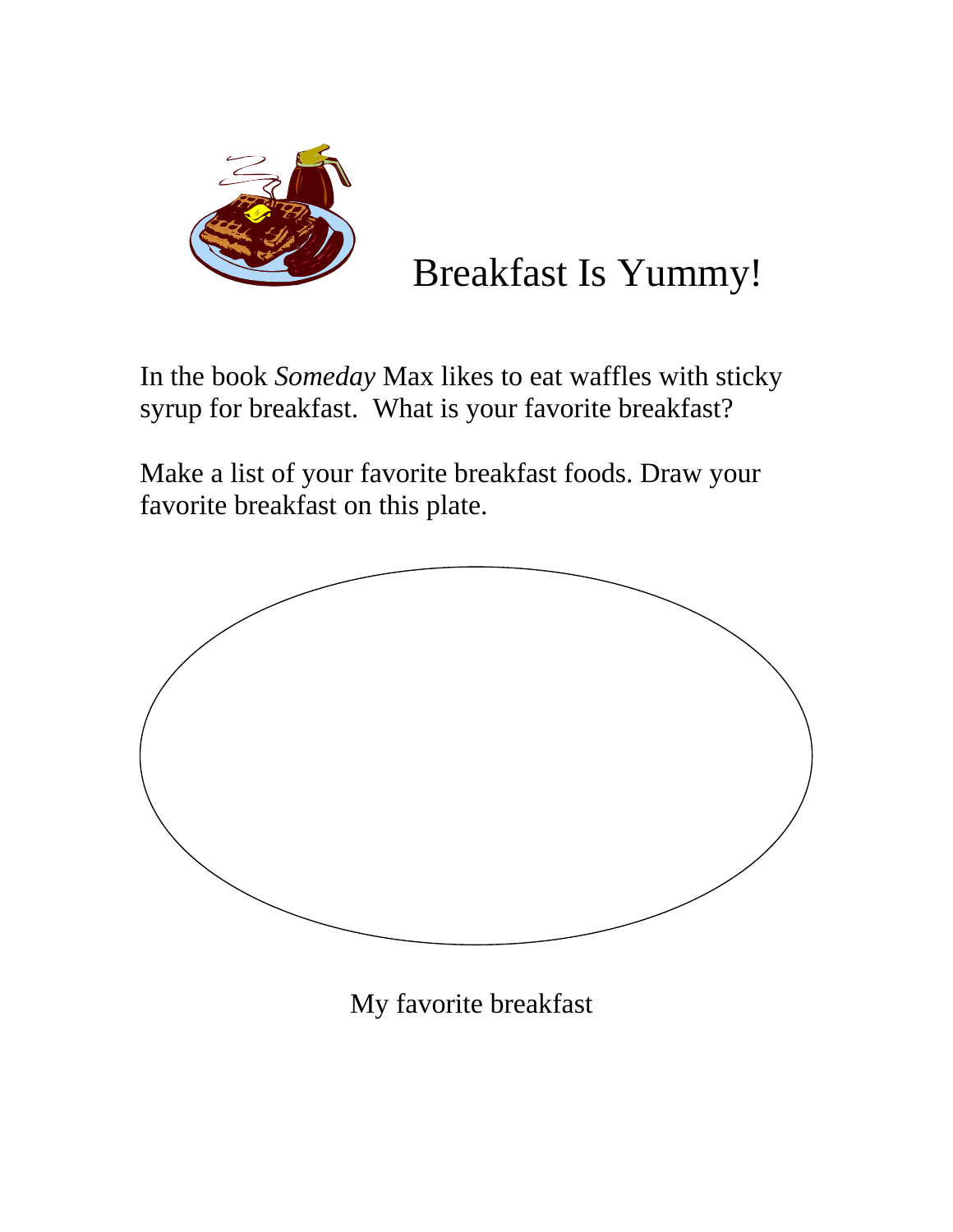# - Fun with the Calendar

*Someday* is not a day of the week, is it? Using a calendar, you can have fun reading this book to the class.

Ideas for using the calendar in the classroom.

- 1. Randomly distribute numbers 1-31 to students. Some students may have more than one number.
- 2. Call numbers in random order to be placed on calendar.
- 3. Call numbers in order to be placed on calendar.
- 4. Call only even numbers.
- 5. Call only odd numbers.
- 6. Call every third number.
- 7. Call every fifth number.
- 8. Start with 31 and work back to 1.
- 9. Frequently redistribute the numbers.
- 10. Look for patterns in the columns.
- 11. Call only Monday numbers.
- 12. Continue calling different days of the week.
- 13. Skip count by 2, 3, 4, etc.
- 14. Use calendar for addition problems.
- 15. Discover how many days a month are school days.
- 16. How many days are weekend days.
- 17. Look at a calendar to see if all months have the same number of days.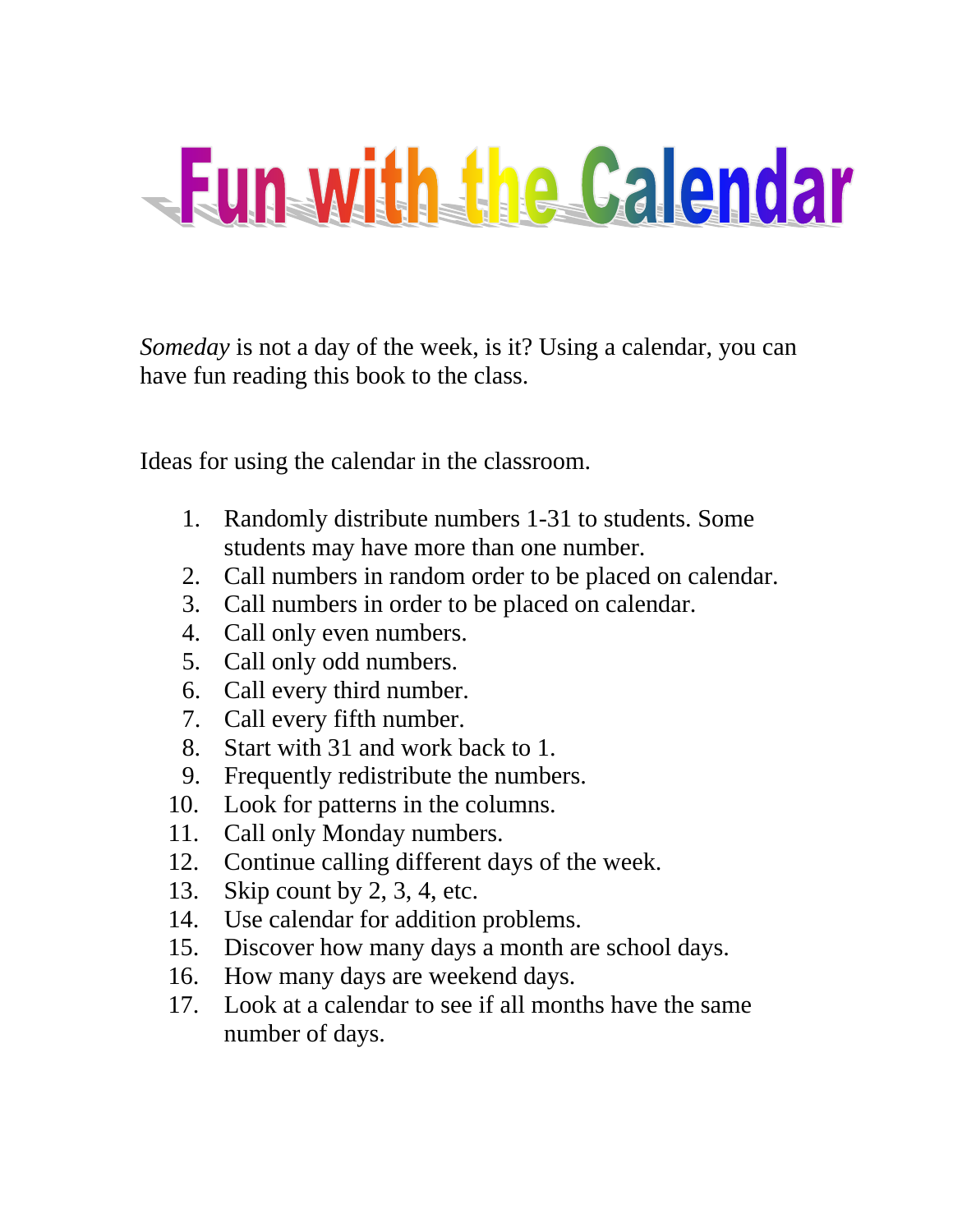

---------------------------------------------------------------- Read and follow the directions

- 1. Draw a red Ferris wheel.
- **2.** Draw Max and Momma.
- **3.** Put a pink cotton candy cone in Max's hand.
- **4.** Draw the sun in the upper left-hand corner.
- **5.** Add 3 sheep in a pen.
- **6.** Draw a blue carousel with 4 black ponies.
- **7.** Draw a green jacket on Momma.
- **8.** Give Momma a purple purse.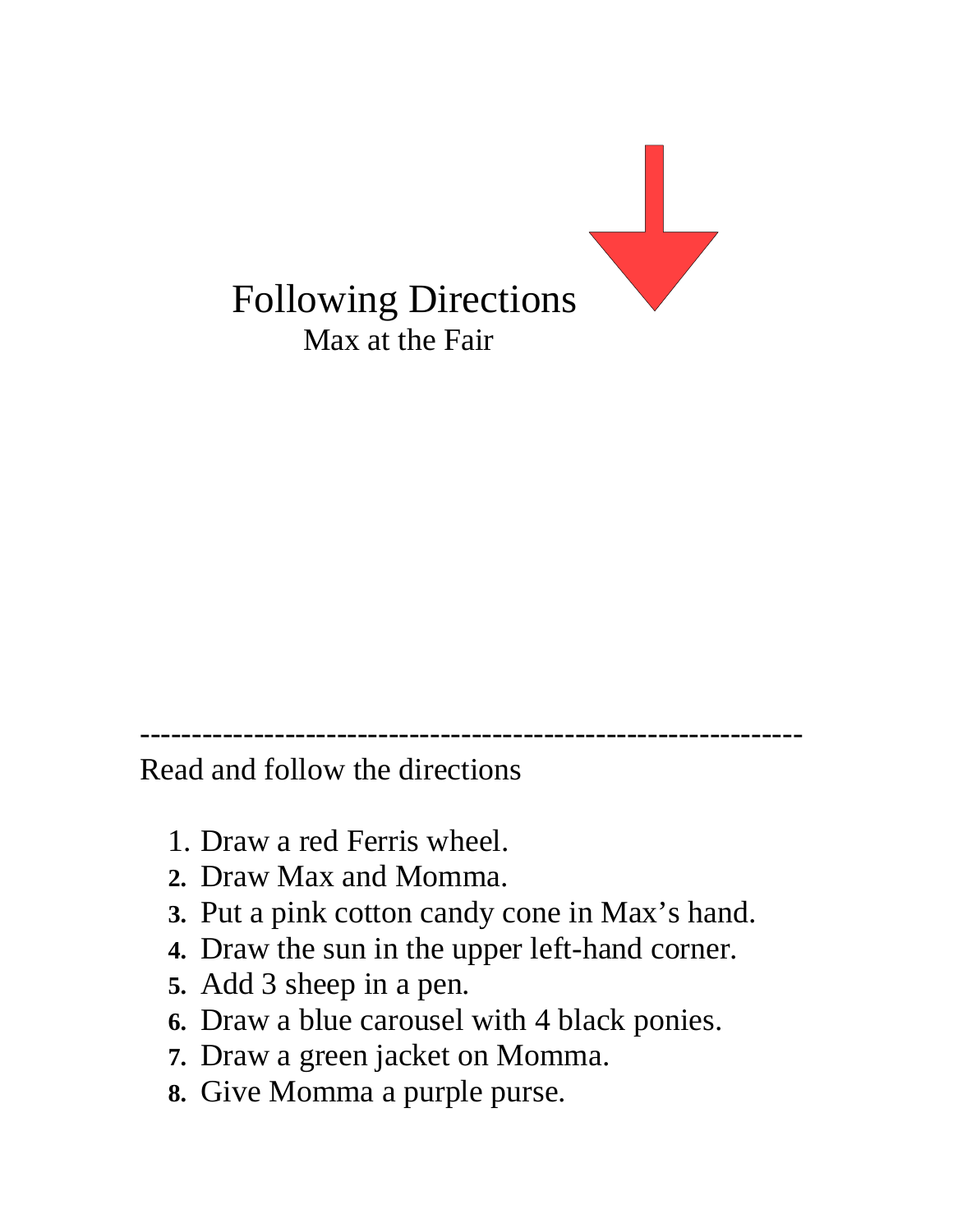

*Someday* is a story about a little beaver that has many things he'd like his family to do with him.

Complete each statement with things you might like to do someday.

| Someday I'd like to _______ |  |
|-----------------------------|--|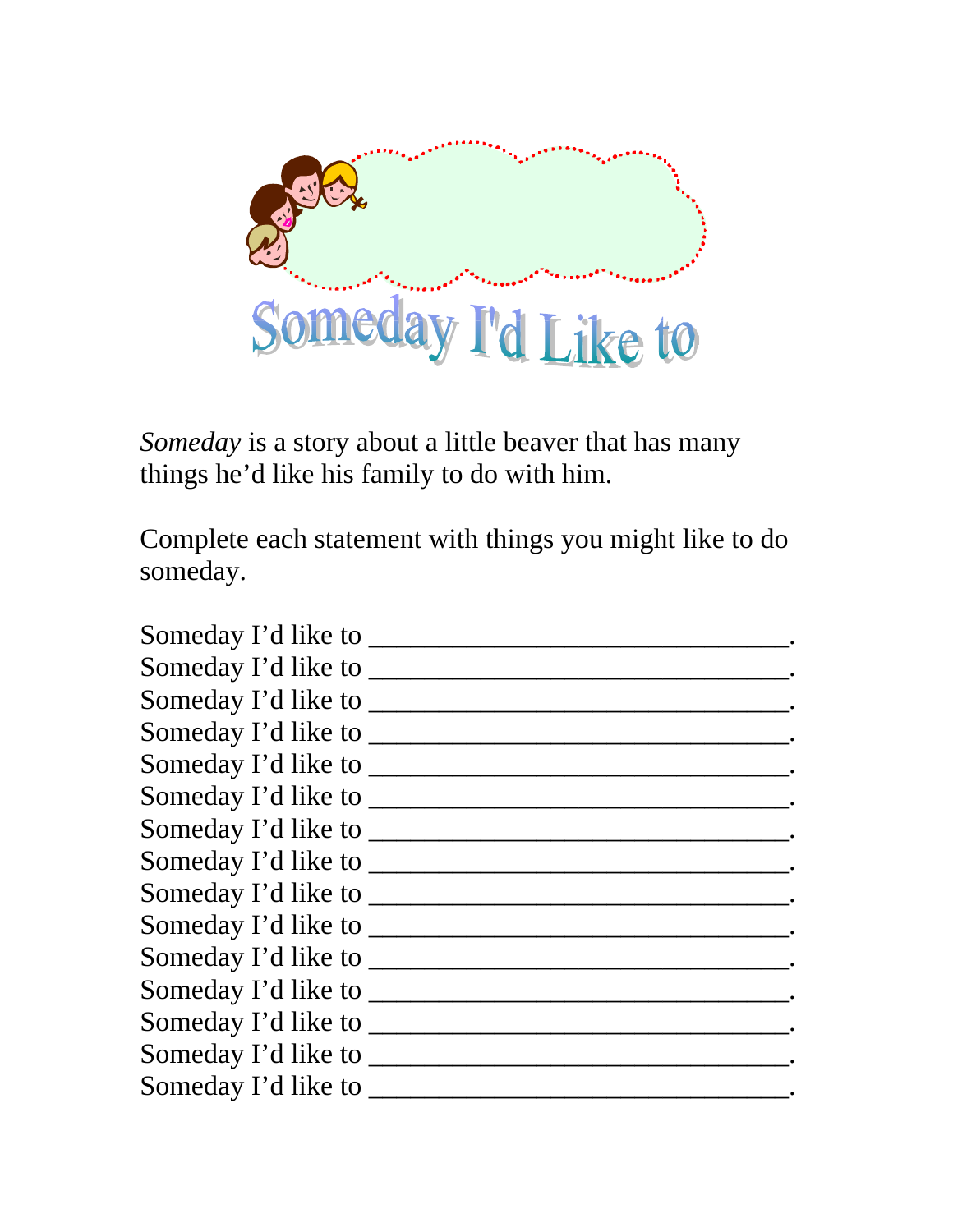| <b>THE ELEC</b> Graphing |  |
|--------------------------|--|

As a group, collect data on the students' favorite school day.

Write Monday – Friday on the board or chart paper. Have each student put a tally mark by their favorite day. Use this list to make a bar graph together. Can be done independently if students are experienced in graphing.

Favorite School Day

\_\_\_\_\_\_\_\_\_\_\_\_\_\_\_\_\_\_\_\_\_\_\_\_\_\_\_\_\_\_\_\_\_\_\_\_\_\_\_\_\_\_\_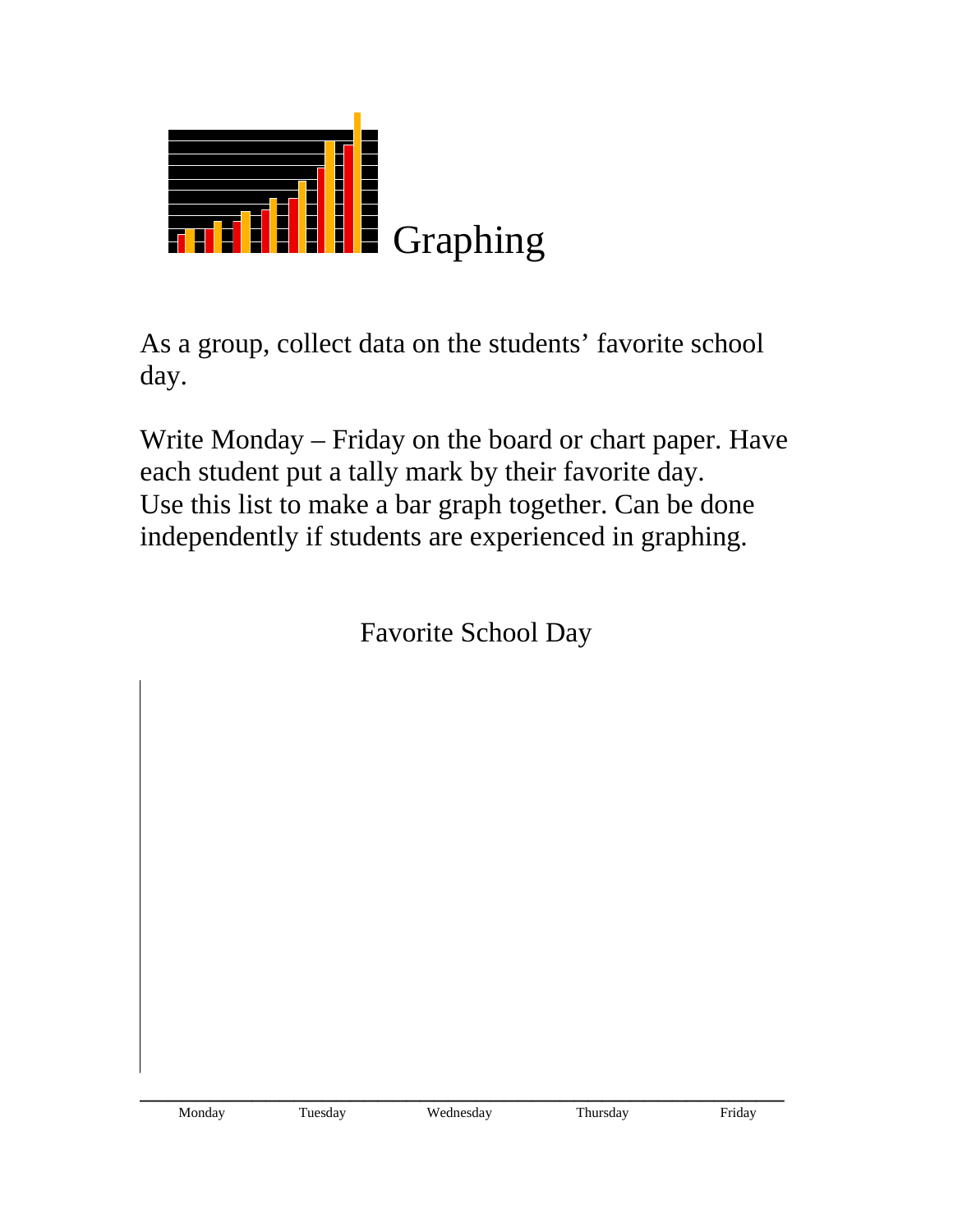## **Important Story**

In Someday, Max's family found out that spending time with him was more important than other things they thought they had to do.

Write a story about what is important to you.



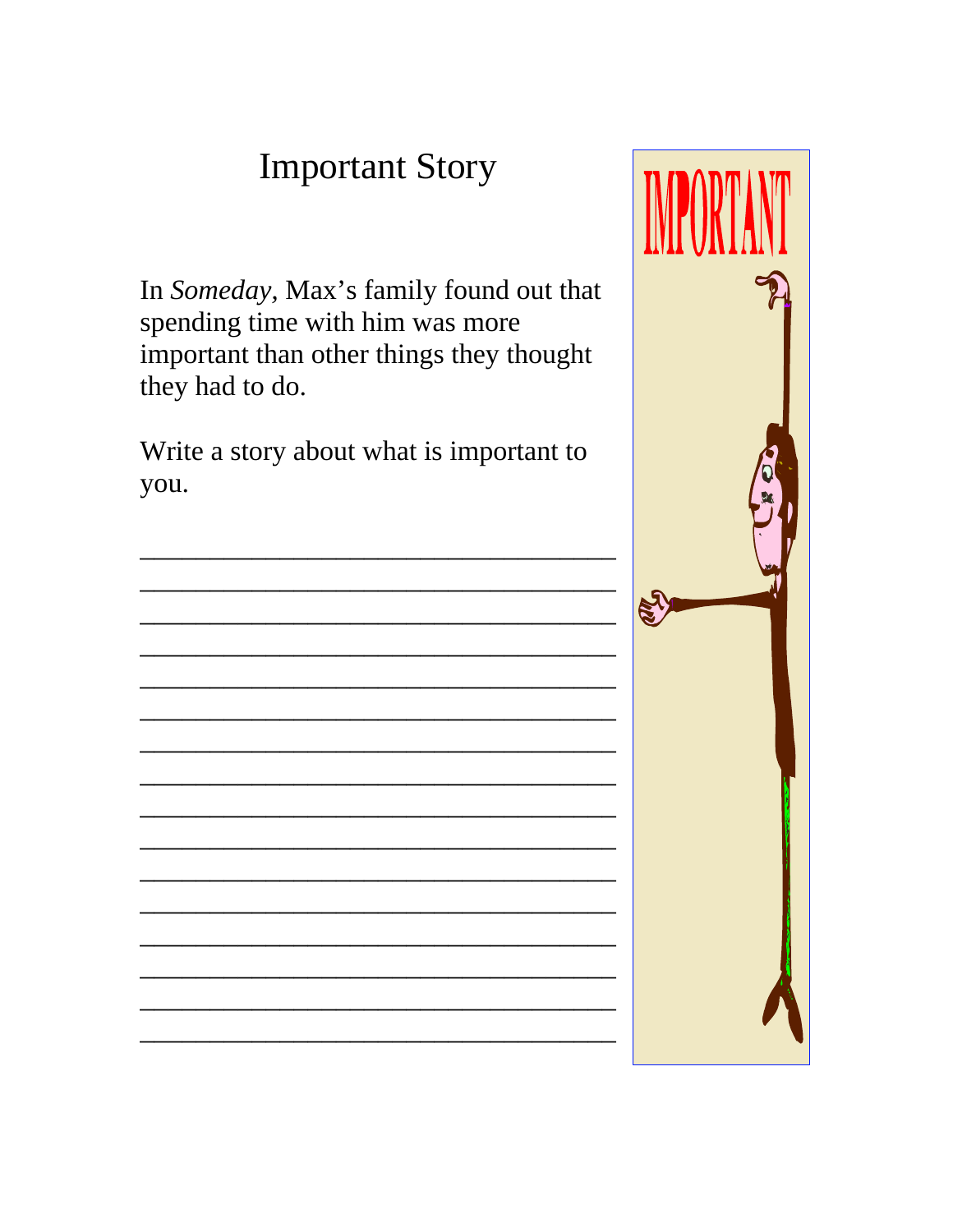## Write a Letter

In the book *Someday,* Max wanted Momma to take him to the fair, Daddy to help build a fort, and Grandpa to go fishing. Brainstorm some ideas of things you would like a member of your family to do with you. Write them a letter telling them what you want them to do and why you think it is important.

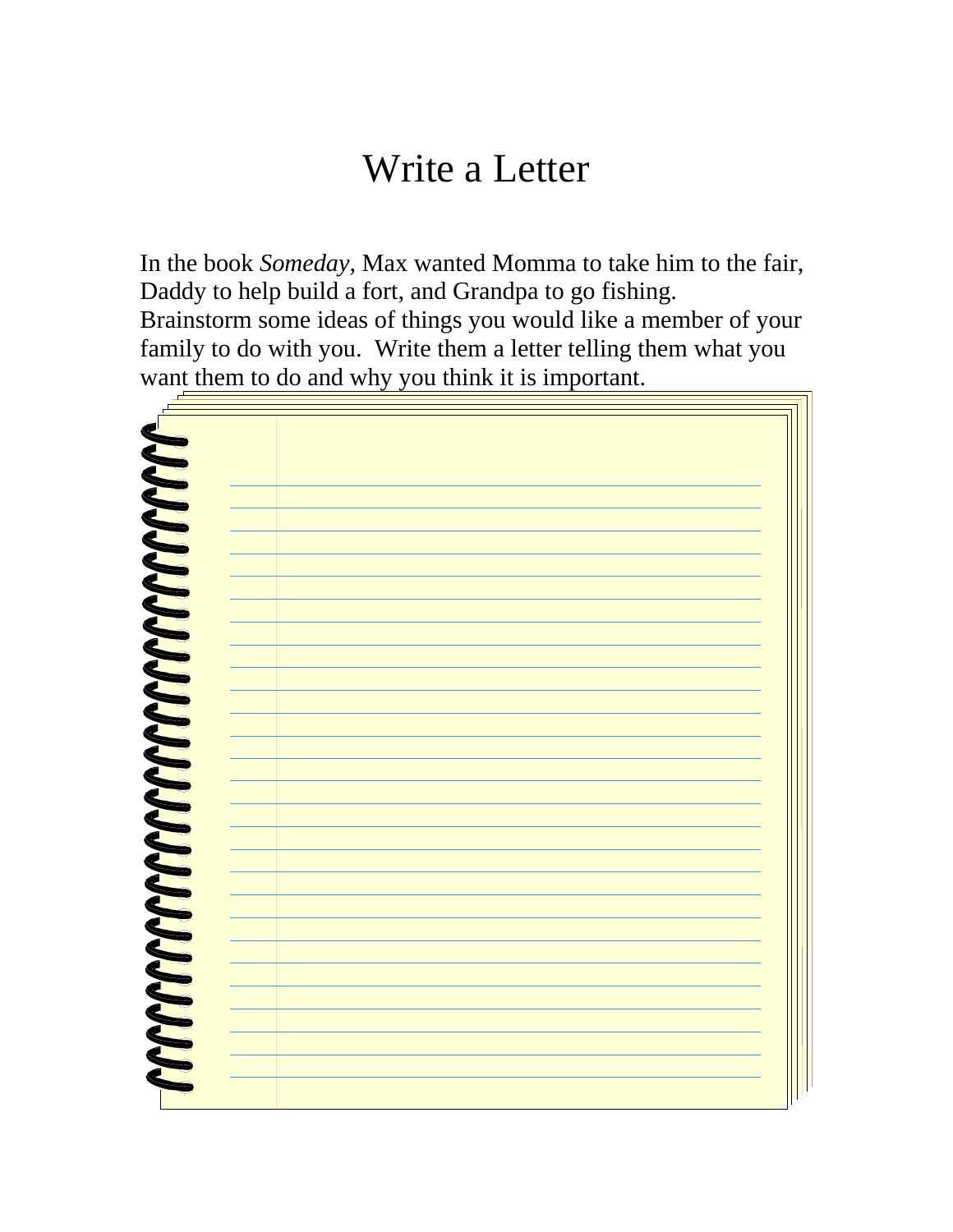

A big wind blew all of the days of the week off the calendar. They don't know where they belong. Help them to get in the right order.

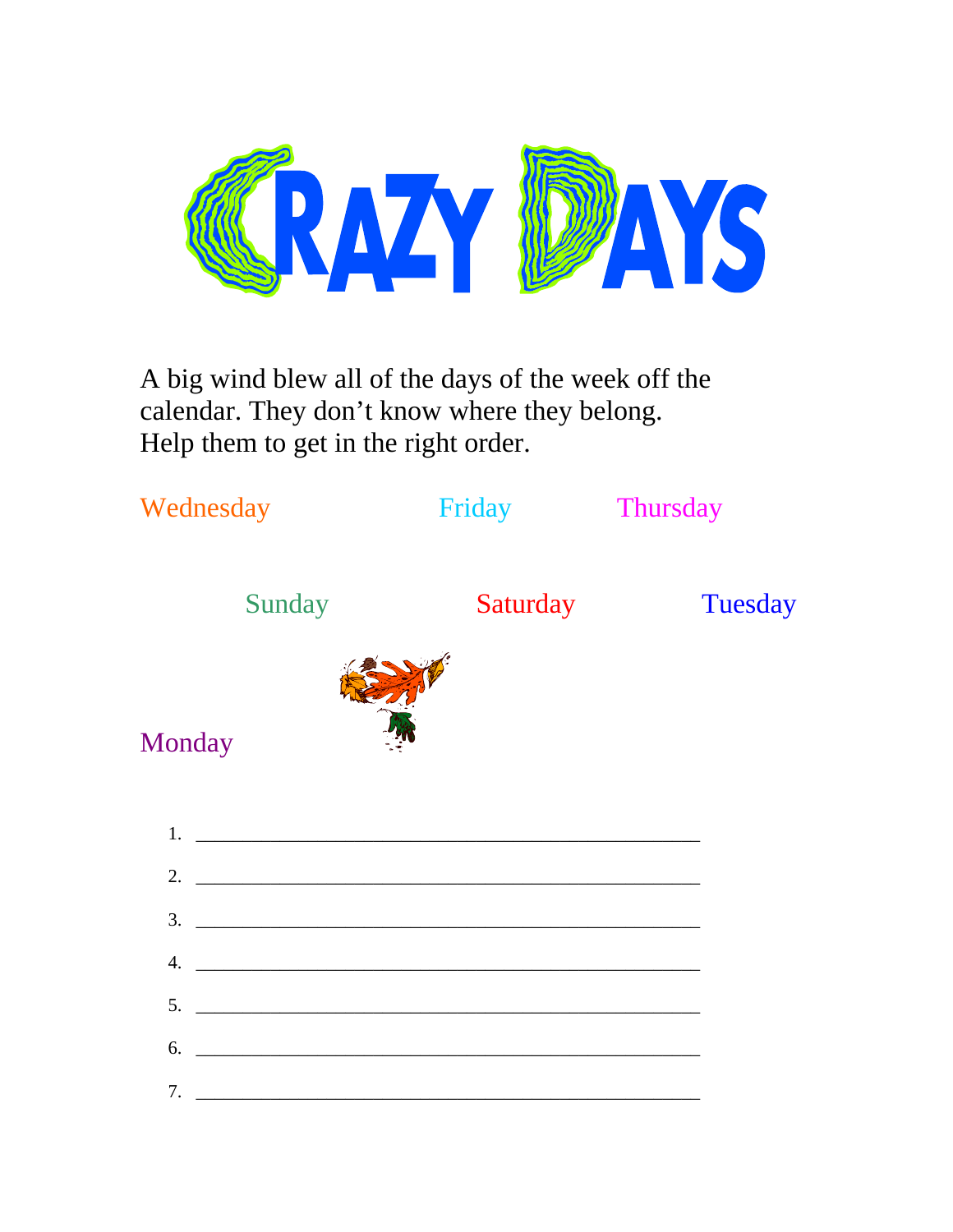## *Someday* Calendar Count



Add the following items to the calendar:

- 1. Write in each day of the week at the top in blue.
- 2. Write all odd numbers in black.
- 3. Write all even numbers in red.
- 4. Circle the third Tuesday of the month in green.
- 5. How many Fridays do you have?
- 6. In orange, circle the date of your birthday.